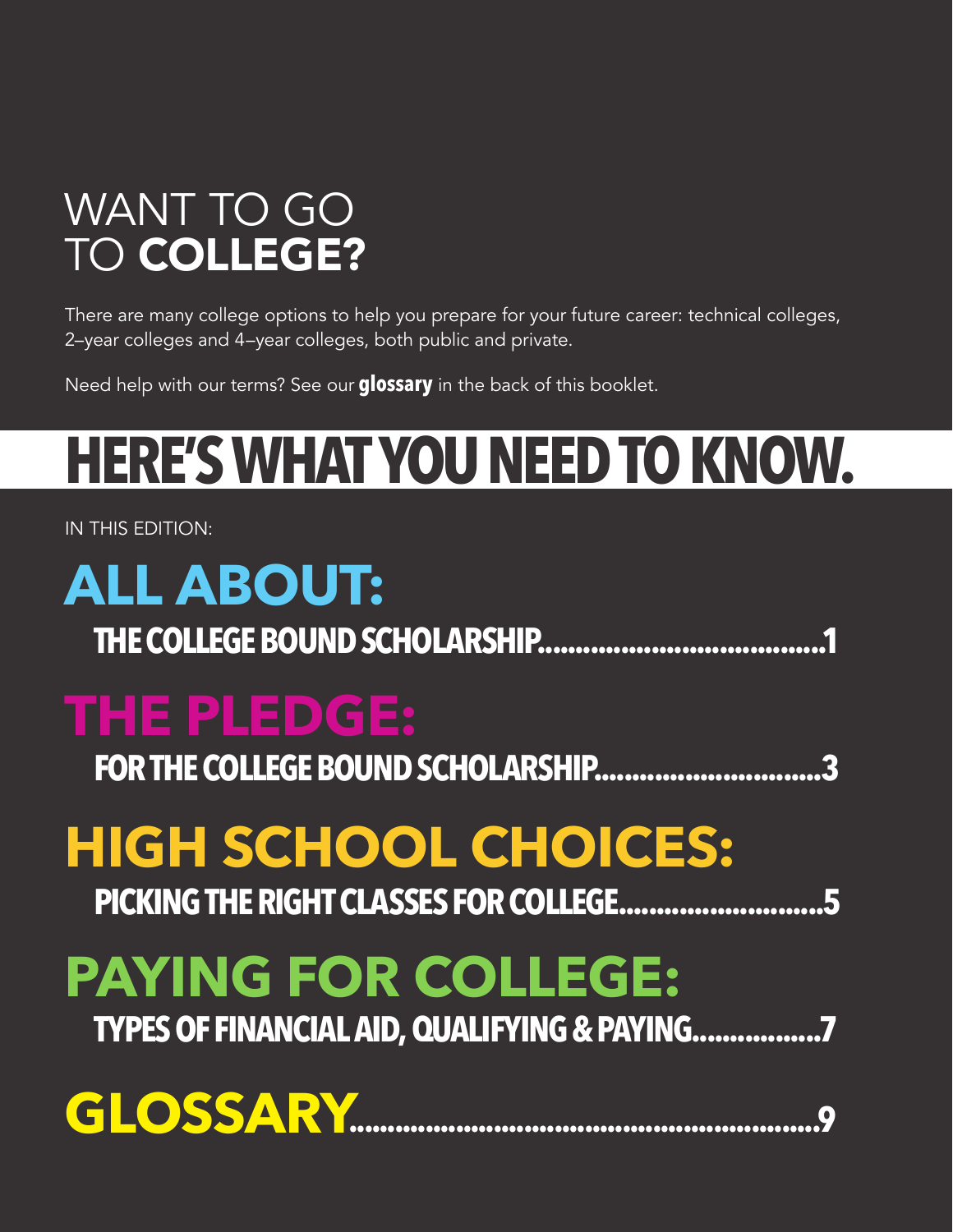# **THE COLLEGE BOUND SCHOLARSHIP**

#### WHAT IS COLLEGE BOUND?

The College Bound Scholarship is a commitment of **state financial aid** to **eligible** students and is a four-year scholarship (12 quarters/8 semesters). Students would have applied in middle school before the end of their 8th grade year and commit to meeting the College Bound Pledge in high school. The scholarship may be listed on your **award letter** as a combination of several state grant programs, such as State Need Grant.

Find other eligibility requirements at collegebound.wa.gov

The College Bound Scholarship The College Bound Scholarship

#### DOES COVER:

- Average cost of **tuition** (at comparable public college rates)
- Some **college fees**
- Small book allowance

## DOES NOT COVER:

- Housing
- Meal plan
- **Transportation**
- Health care / insurance
- Non-mandatory fees

Other financial aid may assist with these expenses. This list may vary by college.

#### WHERE **CAN** USE IT?

66 2- and 4-year public and private colleges, universities and technical programs in Washington State. The College Bound Scholarship can be used at

In the 2016-2017 school year, the College Bound Scholarship award amounts looked like this:

#### School Types & Potential College Bound Scholarship Dollars

#### Public 4-Year Research Colleges

(for example: University of Washington) Up to \$10,499 per year

Public 4-Year Comprehensive Colleges (for example: Central Washington University) Up to \$7,031 per year

Community and Technical Colleges (for example: Spokane Community College) Up to \$4,300 per year

 $\oint$ 

#### Private 4-Year Colleges (for example: Pacific Lutheran University) Up to \$11,904 per year

#### GOOD TO KNOW:

You must use the College Bound Scholarship within 1 year of high school graduation.

#### Private 2-year Colleges

(for example: Art Institute of Seattle) Up to \$4,467 per year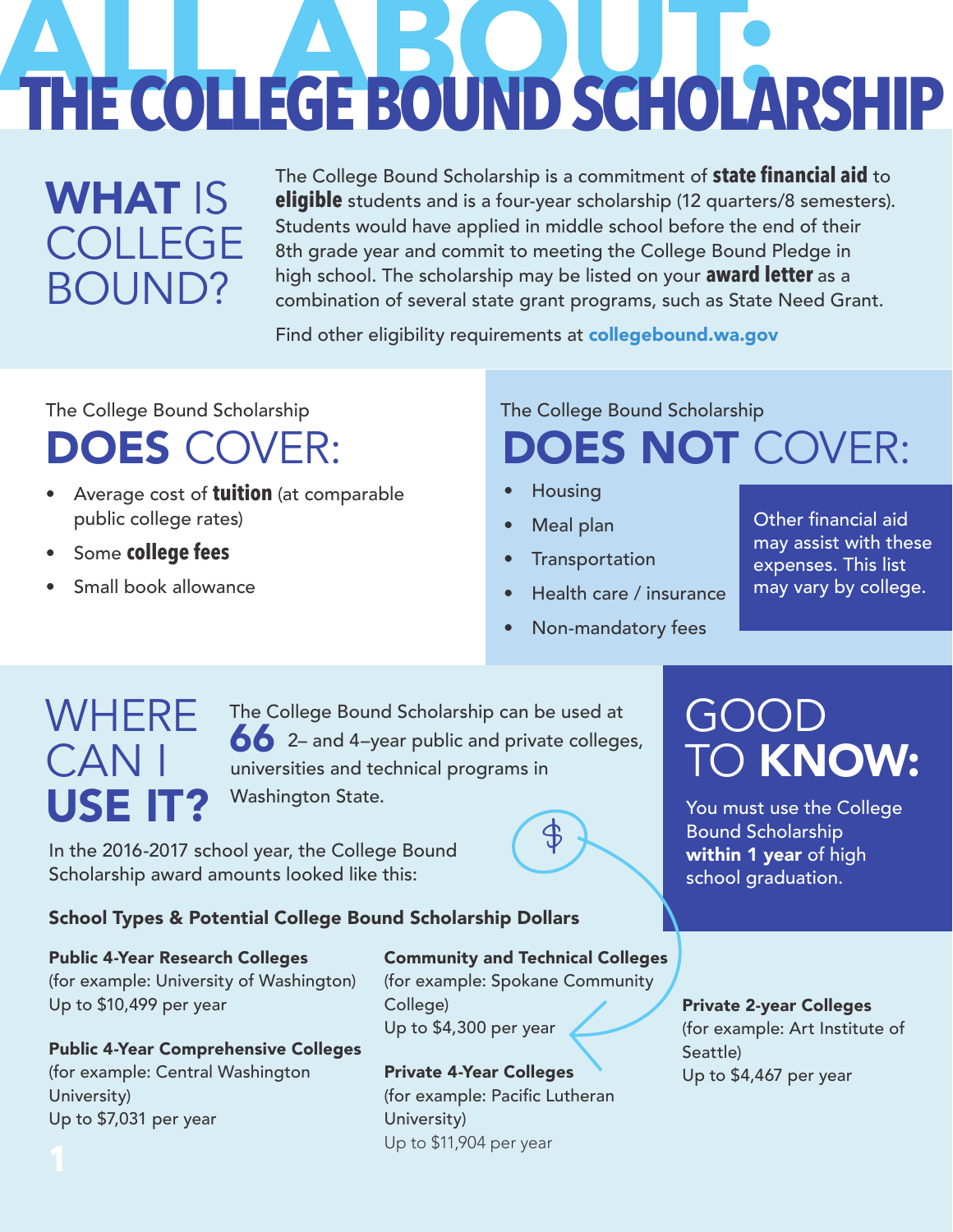## DO THE **ACTIVITY!**

#### 1. Visit readysetgrad.org/eligible-institutions to see a list of all the schools where College Bound may be used.

2. List 2 colleges and their website for each school type that you want to learn more about.

3. Share your list with a teacher, school counselor, or other school staff member and let them know your post-high school plans.

| <b>Public 4-Year</b><br><b>Research</b><br><b>Colleges</b> | <b>Public 4-Year</b><br><b>Comprehensive</b><br><b>Colleges</b>  | <b>Community</b><br>and Technical<br><b>Colleges</b> | <b>Private 4-Year</b><br><b>Colleges</b> | <b>Private 2-year</b><br><b>Colleges</b> |
|------------------------------------------------------------|------------------------------------------------------------------|------------------------------------------------------|------------------------------------------|------------------------------------------|
|                                                            | <b>Example:</b><br>Western Washington<br>University -<br>WWU.edu |                                                      |                                          |                                          |
|                                                            |                                                                  |                                                      |                                          |                                          |

## HAVE QUESTIONS?

If you have questions about the College Bound Scholarship, please contact the Washington Student Achievement Council at collegebound@wsac.wa.gov, 888-535-0747 option 1 or visit collegebound.wa.gov.

#### **GET UPDATES:**

Sign up to get updates on the College Bound Scholarship and other ways to get college ready by visiting http://bit.ly/2glM56L



#### #wearecollegebound

**WCAN.ORG JCAN.ORG** 

**2**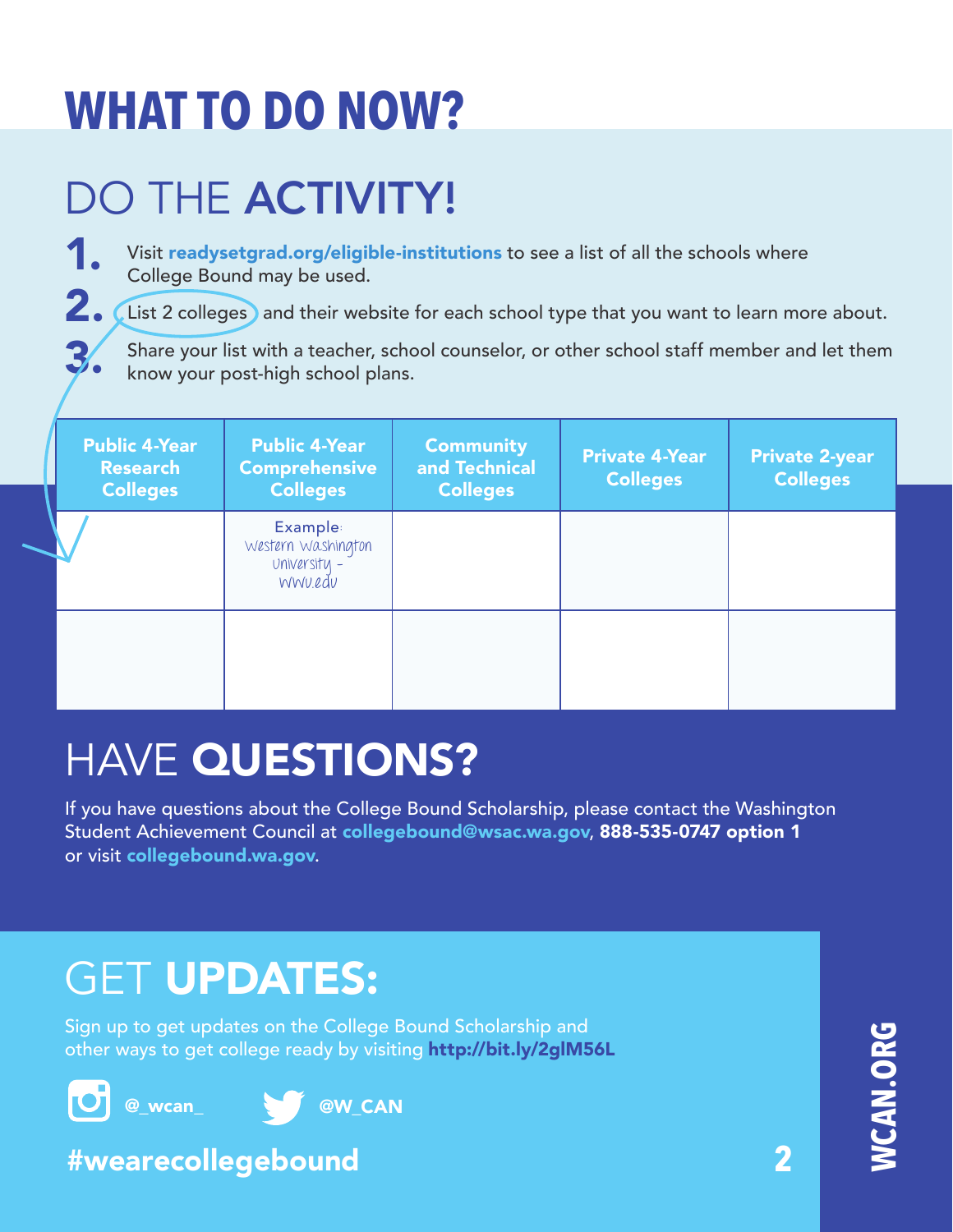# THE COLLEGE BOUND SCHOLARS-**THE COLLEGE BOUND SCHOLARSHIP**

REMEMBER THAT TIME IN 7TH or 8TH GRADE...

when you signed a pledge to go to college? We haven't forgotten you. Here is what you need to know about the pledge for the College Bound Scholarship.

WHAT IS COLLEGE BOUND AGAIN?

The College Bound Scholarship is a commitment of **state financial aid** to **eligible**  students and is a four-year scholarship (12 quarters/8

semesters). Students apply in middle school before the

end of their 8th grade year and commit to meeting the College Bound Pledge in high school. The scholarship may be listed on your **award letter** as a combination of several state grant programs, such as State Need Grant.

## HOW DO I GET IT?

**3**

After completing the application in middle school, eligible students must fulfill The College Bound Pledge:

Graduate from a Washington state high school or homeschool program with at least a 2.0 GPA.

#### Have no **felony convictions**.

Be income eligible, as determined by your college with the information from your **FAFSA** or **WASFA**. You can view income requirements by vising readysetgrad.org/cbs-mfi.

#### GOOD TO KNOW:

You must use the College Bound Scholarship within 1 year of high school graduation.

Get accepted to and go to one of the 66 colleges or universities or programs within one year of graduating high school. Visit readysetgrad.org/eligible-institutions for a complete list of eligible schools.

#### **HAVE QUESTIONS?**

If you have questions about the College Bound Scholarship, please contact the Washington Student Achievement Council at collegebound@wsac.wa.gov, 888-535-0747 option 1 or visit collegebound.wa.gov.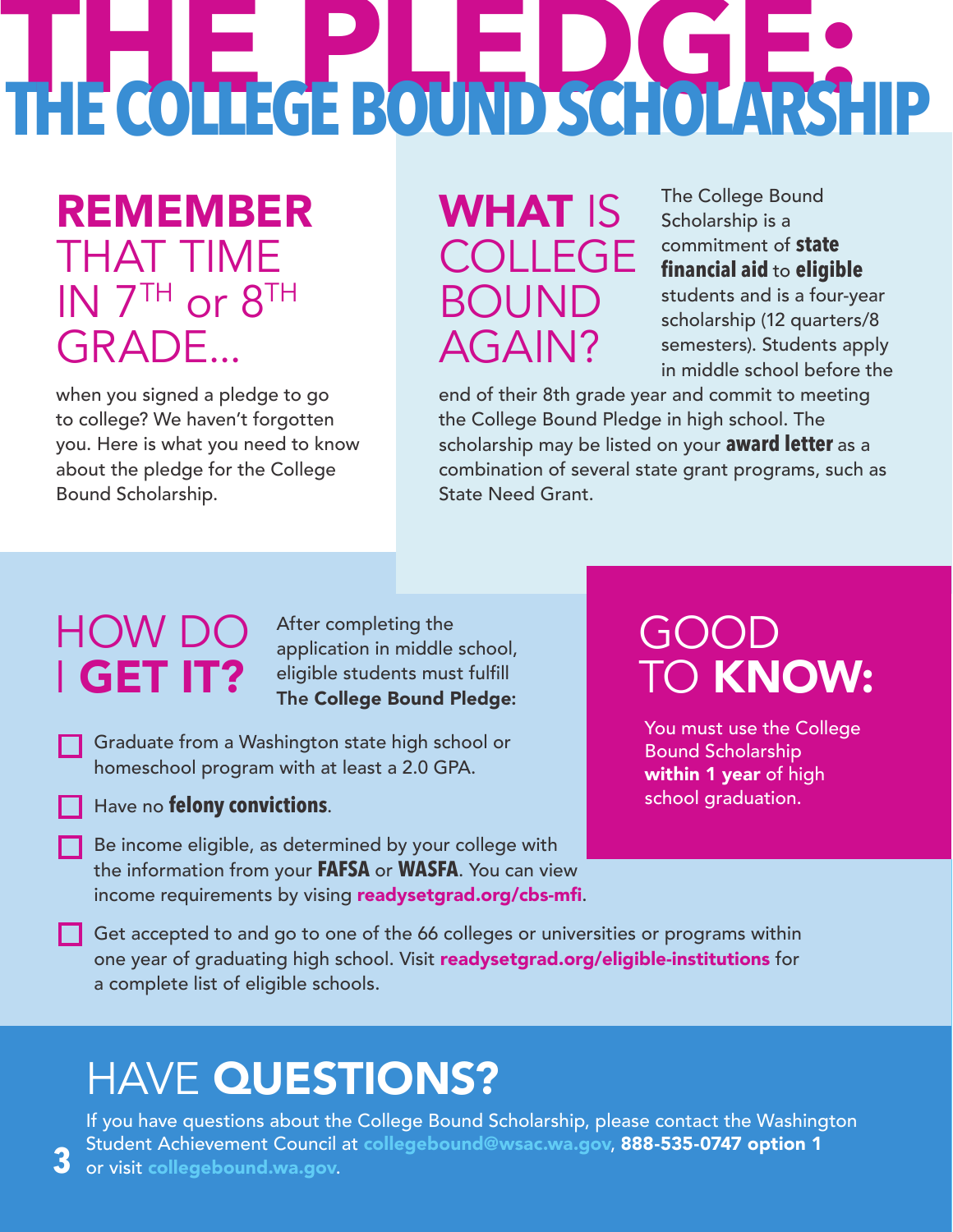Taking the following classes would prepare you for all options to get into at least one of the  $\bigotimes$  2– and 4–year public and private colleges, universities and technical programs in Washington State.

**Admission Requirements** for Washington State 4-year Colleges.



CLASSES

TO TAKE:



- **A:** 4 credits of English  $B: 3$  credits of math (including  $\begin{bmatrix} . & 2 \end{bmatrix}$  credits of science Algebra II or Integrated Math III)
- (1 lab science)

- 
- 1 credit of art **E:** 3 credits of social science **F:** 2 credits of world languages (must be

this document has ALL the admission requirements for Washington state  $\bigcup$ in same language) wsac.wa.gov/sites/default/files/2015.Minimum.College.Admission.Standards.Policy.pdf

#### DO THE MATCH UP!

1. Choose two colleges listed on the "All About College Bound" page and write their names where it says "college name".

2. Visit the college websites and determine what minimum admission requirements are needed to get into both colleges.

3. From the list of admission requirements listed above, select all corresponding letters that are required to get into the school and write them down in the second column next to the college.

4. Mark an "x" in each of the other columns that are also required to get into the two colleges.

| <b>College Name</b>              | <b>Minimum</b><br><b>Academic</b><br><b>Requirements</b> | <b>Personal</b><br><b>Statement</b><br>or Essay | <b>Activities</b><br>List or<br><b>Resume</b> | Letter of<br><b>Recomm-</b><br>endation | <b>Transcript</b> | <b>Tests</b><br>(SAT/ACT/<br><b>Placement</b> | Other |
|----------------------------------|----------------------------------------------------------|-------------------------------------------------|-----------------------------------------------|-----------------------------------------|-------------------|-----------------------------------------------|-------|
| Western Washington<br>University | A, B, C, D, E, F                                         | $\times$                                        | X                                             |                                         | χ                 | Χ                                             |       |
|                                  |                                                          |                                                 |                                               |                                         |                   |                                               |       |
|                                  |                                                          |                                                 |                                               |                                         |                   |                                               |       |

## **GET UPDATES:**

Sign up to get updates on the College Bound Scholarship and other ways to get college ready by visiting http://bit.ly/2glM56L







@\_wcan\_ \\@@W\_CAN #wearecollegebound

**4**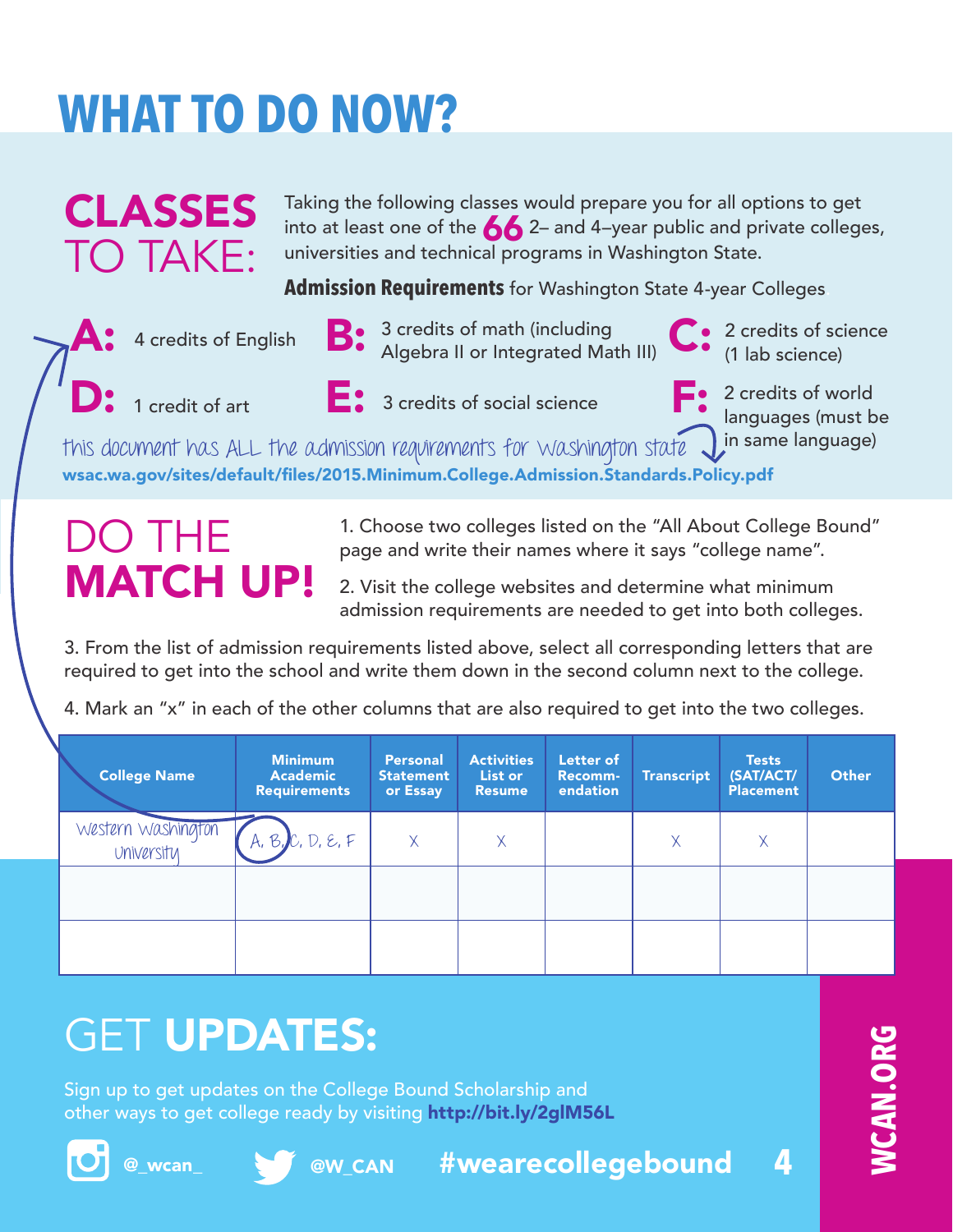## **HIGH SCHOOL SCHOOLS SEE SCHOOL CHOICES: RIGHT CLASSE RIGHT CLASSES**

WHAT CLASSES **SHOULD** I TAKE?

The classes you take in high school prepare you for your post high school plans. Whether you choose to pursue an **apprenticeship or a technical, 2-year, or 4-year college**, you will want to learn their admission requirements.

## **THINGS** TO KNOW:

- Your high school graduation requirements **may not** be the same as college admission requirements.
- 4-year colleges have the most selective requirements.
- Technical and 2-year colleges have less selective requirements.

#### MATH IS IMPORTANT:

- Most college programs require you to take some math. Taking more math in high school may mean taking less math in college.
- Over 50% of high school graduates are not ready for college-level classes.
- Taking four years of high school math will help you get ready for college and can help you save on tuition costs!

## REMINDER:

To receive the College Bound Scholarship you must meet the pledge requirements. See pages 3 and 4 of this booklet.

other side

#### WHAT ARE COLLEGES LOOKING FOR?

- A challenging class schedule take Honors, **Advanced Placement (AP)** and/or **International Baccalaureate (IB)** classes if they're available at your high school or learn about additional dual credit options such as **Running Start** or **Tech Prep**..
- Electives that match your career and college interests. Examples might include a career and technical education program of study that leads to a career credential or certificate.
- view chart on Some colleges may have additional requirements such as taking the SAT or ACT.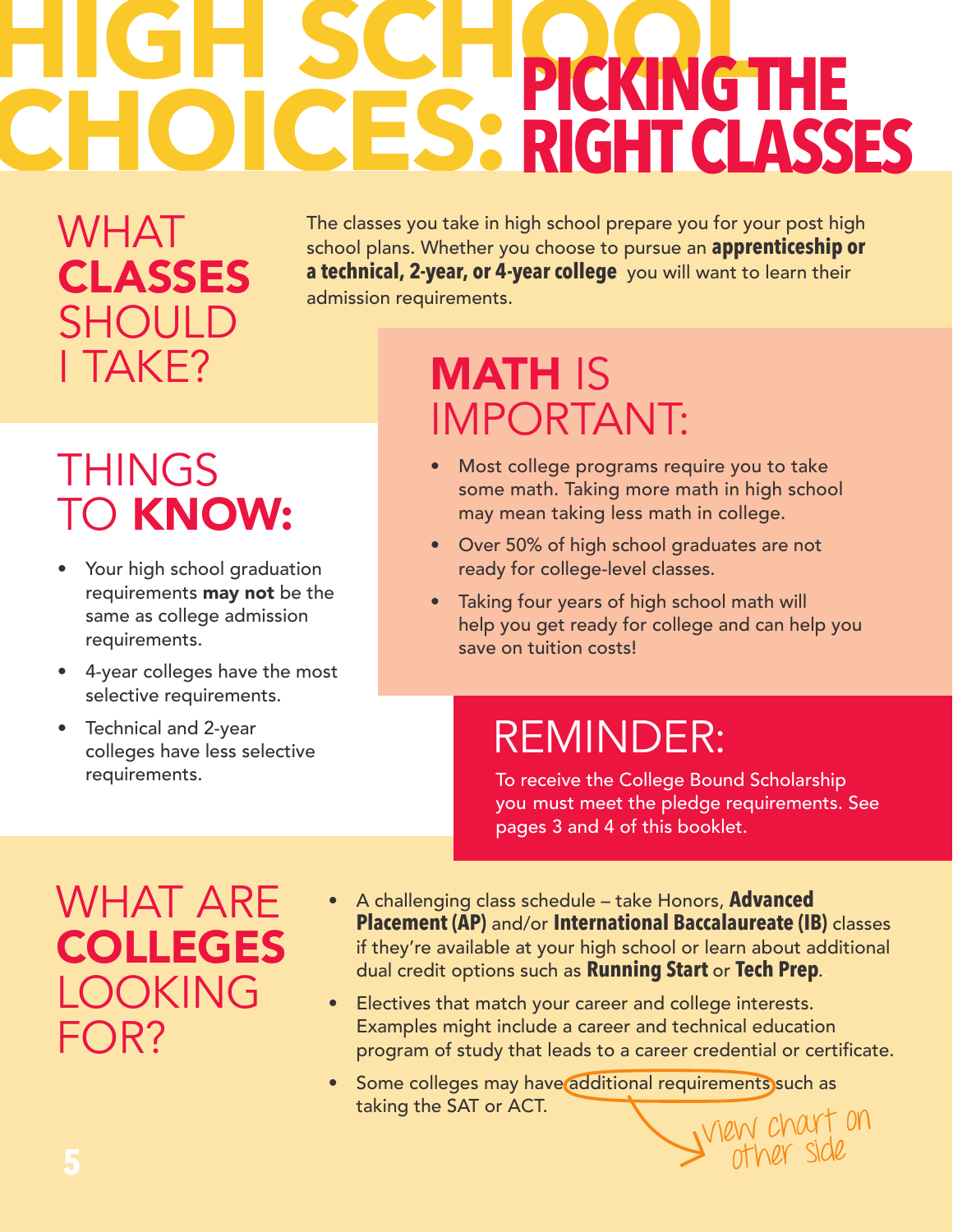**CLASSES** TO TAKE:

In the following chart, fill out the blank spaces) with your high school's graduation requirements. If you don't know your high school graduation requirements, talk to your counselor, a teacher or other high school staff member who can help.

| <b>Subject</b>          | Your High School Graduation and<br><b>Technical and 2-Year Requirements</b> | <b>Minimum 4-Year College</b><br><b>Admission Requirements</b> | <b>Typical Highly</b><br><b>Selective 4-Year</b><br><b>College Requirements</b> |  |
|-------------------------|-----------------------------------------------------------------------------|----------------------------------------------------------------|---------------------------------------------------------------------------------|--|
| English                 |                                                                             | 4 credits                                                      | 4 credits                                                                       |  |
| Math                    |                                                                             | 3 credits (including Algebra II or<br>Integrated Math III)     | 4 credits                                                                       |  |
| social science          |                                                                             | 3 credits                                                      | 3 credits                                                                       |  |
| Science                 |                                                                             | 2 credits (one lab science)                                    | 4 credits                                                                       |  |
| World language          |                                                                             | 2 credits                                                      | 4 credits                                                                       |  |
| Art                     |                                                                             | I credit                                                       | I credit                                                                        |  |
| Additional requirements |                                                                             | n/a                                                            | credit                                                                          |  |

#### COLLEGE TYPES:

**STAY** 

There are many college options to help you prepare for your future career: technical colleges, 2–year colleges and 4–year colleges.

CONNECTED: @\_wcan\_ @W\_CAN **6**

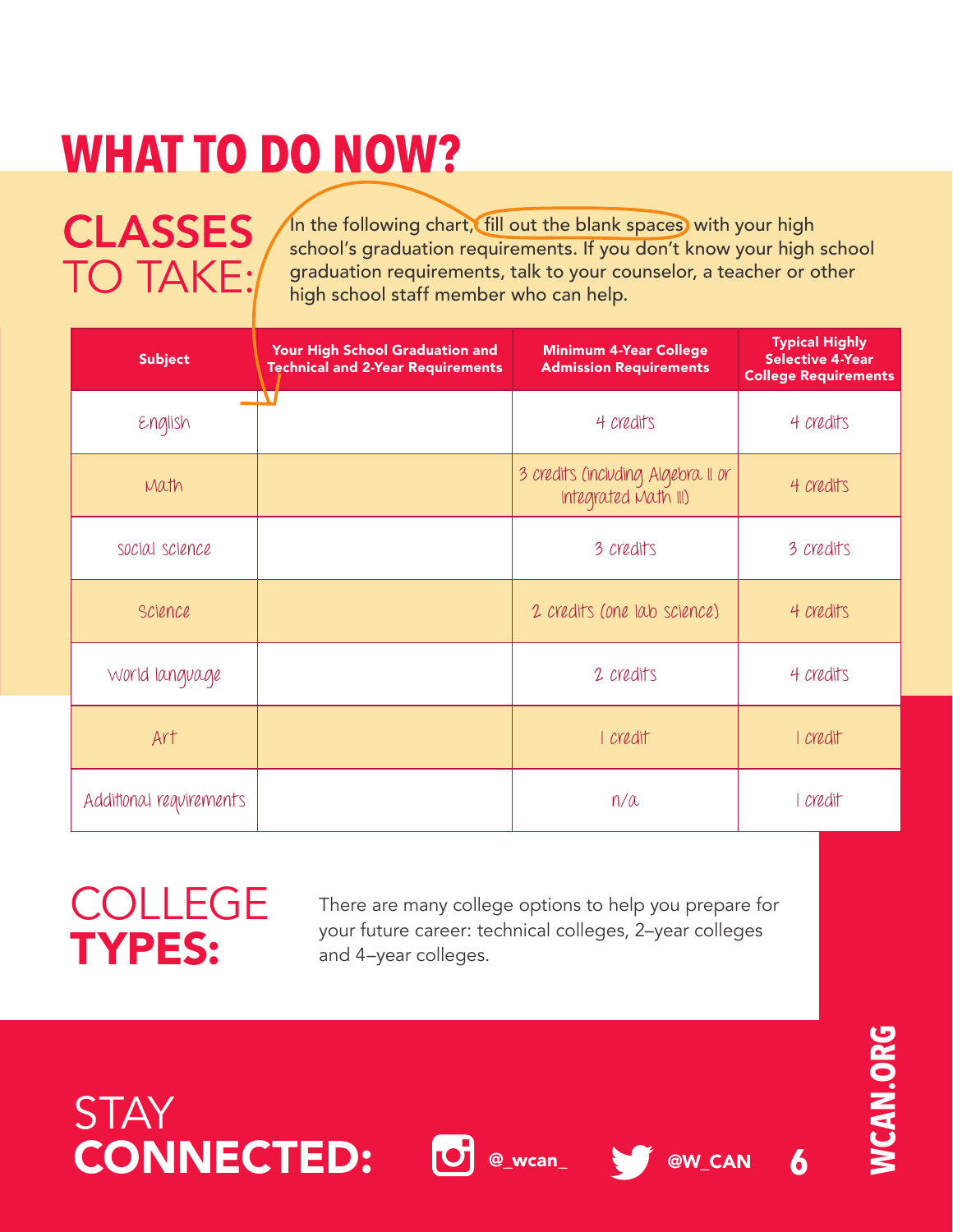**COLLEGE: PAYING FOR**

College costs are different at different schools. Each college estimates the **Cost of Attendance (COA)** by adding together some or all of the below expenses:

**Tuition Fees**

**Room and board Transportation** 

Books and supplies Other living expenses

#### HOW DO I PAY FOR IT?

HOW MUCH

DOES IT

COST?

The cost of college can be overwhelming, but there are many different resources to help you pay for college. People often use various sources of financial aid to pay for college in addition to what they may have saved or earn from their job. Financial Aid resources include any **grant or scholarship, loan, or work study** offered to help you meet your college expenses.

#### HOW DO I QUALIFY?

#### FINANCIAL AID

- In order to be considered for financial aid, you need to complete the **FAFSA** or the **WASFA** your senior year and every year you go to college.
- Each college determines financial aid eligibility for federal, state and institutional types of aid based on awarding policies at that campus.

## TYPES OF FINANCIAL AID:

**SCHOLARSHIPS** - Money awarded to students based on academic or other achievements to help pay for education expenses. Scholarships generally do not have to be repaid.

GRANTS - A form of gift aid, usually based on financial need. A grant does not need to be repaid, unless, for example, you withdraw from a school and owe a refund.

INSTITUTIONAL AID – Usually scholarships awarded from the school you are going to on the basis of financial need and or academic merit.

WORK STUDY - A financial aid program (federal or state) that allows a student to work on-campus or with approved offcampus employers to earn money to pay for college expenses.

**LOANS** – Money you can borrow and repay over time, with interest added in most cases.

#### SCHOLARSHIPS

- There are thousands of scholarships that can help you pay for college. Check out washboard.org.
- Different scholarships have different application requirements. Most scholarships require that you complete the **FAFSA** or the **WASFA**.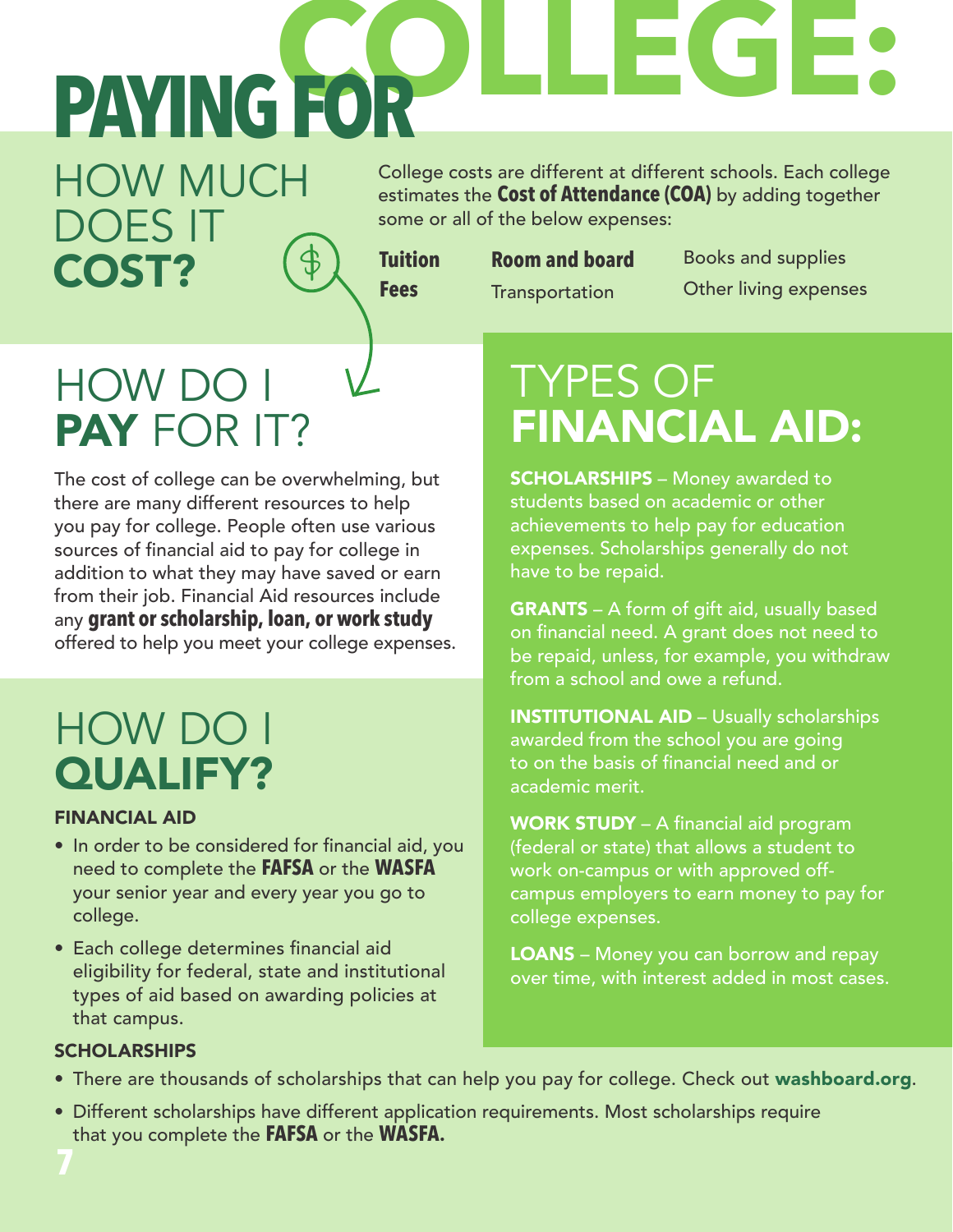## FIND YOUR COLLEGE'S COST OF ATTENDANCE (COA)

- Choose one school you listed on the "All About College Bound" page and write it's name down where it says "college name." 1.
- Visit that college's website. Look for information about what the college costs.) This could be on a page like Apply, Tuition and Fees, Financial Aid or Admissions. 2.
- Fill in the costs of attendance. 3.

| <b>College Name</b> |                                                                                                    | <b>Cost of Attendance</b> |  |
|---------------------|----------------------------------------------------------------------------------------------------|---------------------------|--|
|                     | Tutton<br>Fees<br>Room and board<br>Transportation<br>Books' and supplies<br>Other living expenses | \$                        |  |

#### KEEP IN MIND:

Knowing the different types of financial aid is only the first step. You may not need to take out financial aid to cover the full cost of attendance.

## FOR MORE INFORMATION

Visit readysetgrad.org.



**8**

**STAY** CONNECTED: **O** @\_wcan\_ \@W\_CAN





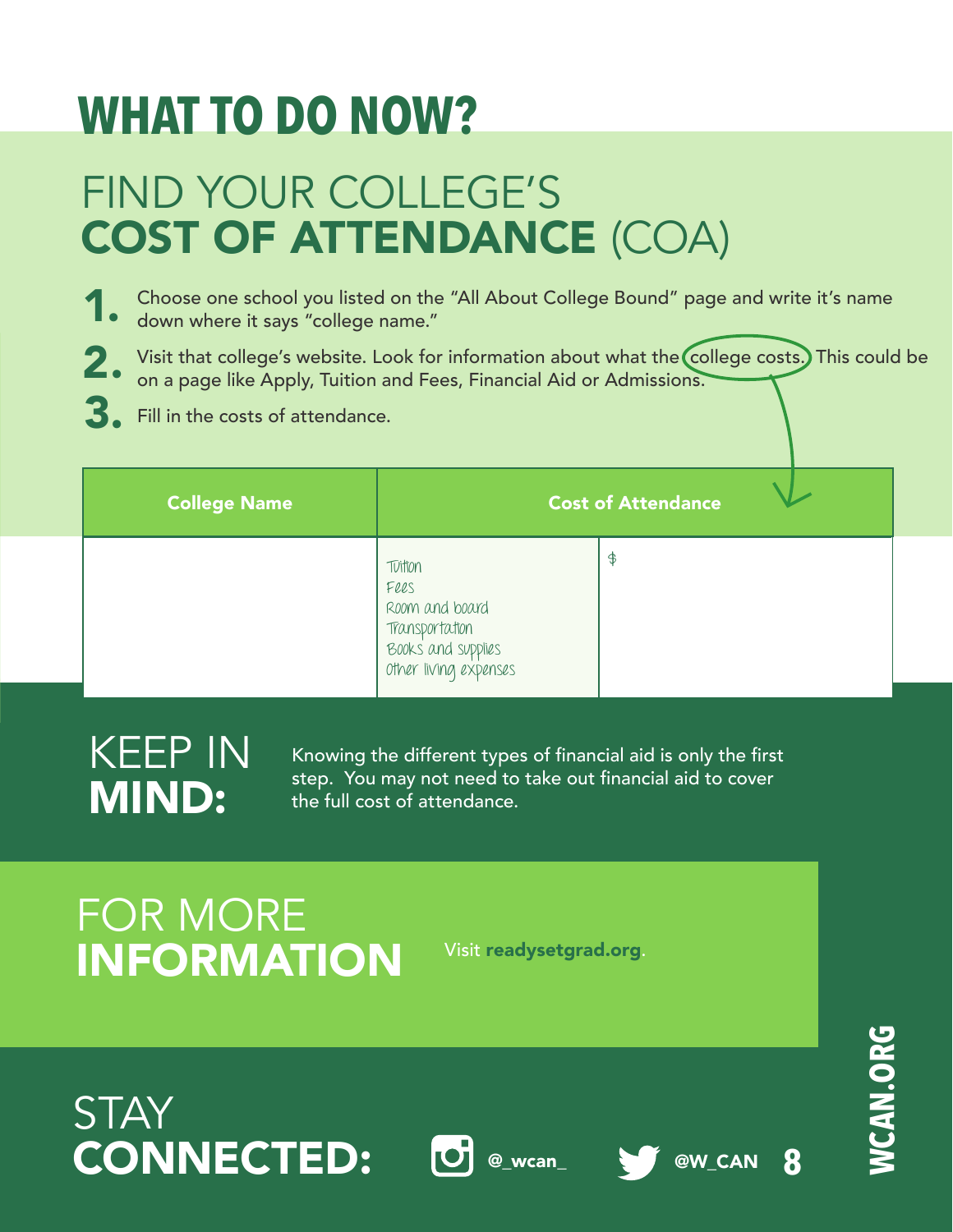# All About the College Bound Scholarship: Award Letter: An offer from a colleg

#### All About the College Bound Scholarship:

**Award Letter:** An offer from a college or career school that states the type and amount of financial aid the school is willing to provide if you accept admission and register to take classes at that school.

**College:** A technical, 2-year, or 4-year private or public college or university.

**College Fees:** Money you pay to access school activities, fitness centers, libraries, and student centers. Every college has different fees.

**Community and Technical Colleges:** These schools offer associate's degrees, certificates, or prepare students for specific trades.

**Eligible:** College Bound eligibility is a two step process. Students must meet income requirements, receive TANF or other public assistance in either 7th or 8th grade and will verify this when they sign the application with a parent. Students in foster care are automatically enrolled in the program. The second step is when students go to college and their income will be verified when they complete the FAFSA or WASFA.

**Private 2-year Colleges:** These schools tend to be focused on specific trades or vocations and are not publicly funded.

**Private 4-Year Colleges:** These schools offer bachelor's and may also offer master's degrees but are independent and are not publicly funded. These colleges or universities often have smaller class sizes.

**Public 4-Year Comprehensive Colleges:** These schools tend to be smaller and are more regionally based and offer bachelor's and master's degrees.

**Public 4-Year Research Colleges:** These schools engage in extensive research activities and offer bachelor's, master's, or doctorate degrees.

**State Financial Aid:** Financial assistance/aid programs funded and administered by the state to help pay college costs.

**Scholarship:** Money awarded to students based on academic or other achievements to help pay for education expenses. Scholarships generally do not have to be repaid.

**Tuition:** The price colleges or universities charge for credits/ classes, this pays for things like the instructor and classroom space. Every college has different tuition costs.

**9** need to be satisfied in order to be admitted to a college. **Admission Requirements:** A list of requirements that

**Award Letter:** An offer from a college or career school that states the type and amount of financial aid the school is willing to provide if you accept admission and register to take classes at that school.

**College:** A technical, 2-year, or 4-year private or public college or university.

**College Fees:** Money that is used to have access to school activities, fitness centers, libraries, and student centers. Every college has different fees.

**Eligible:** College Bound eligibility is a two step process. Students must meet income requirements, receive TANF or other public assistance in either 7th or 8th grade and will verify this when they sign the application with a parent. Students in foster care are automatically enrolled in the program. The second step is when students go to college and their income will be verified when they complete the FAFSA or WASFA.

**FAFSA:** Federal Application for Federal Student Aid, the standard form students must complete to apply for federal and state need-based assistance/aid programs and, in some circumstances, campus-based assistance/aid. Learn more at fafsa.ed.gov.

**Felony Convictions:** (more serious crimes) conviction records are checked, just like all pledge requirements, prior to College Bound Scholarship funds being awarded to students.

**State Financial Aid:** Financial assistance/aid programs funded and administered by the state to help pay college costs.

**Scholarship:** Money awarded to students based on academic or other achievements to help pay for education expenses. Scholarships generally do not have to be repaid.

**Tuition:** The price colleges or universities charge for credits/ classes, this pays for things like the instructor and classroom space. Every college has different tuition costs.

**WASFA:** Washington Application for State Financial Aid, the application available to eligible noncitizens for the State Need Grant and the College Bound Scholarship. Learn more at readysetgrad.org/WASFA.

#### High School Choices: Picking the Right Classes:

**Admission Requirements:** A list of requirements that need to be satisfied in order to be admitted to a college.

**Advanced Placement (AP):** A program allows students to take rigorous college-level courses while still in high school. Students may earn college credit and/or advanced placement into upper-level college courses by taking AP exams. Many colleges and universities recognize AP courses when making admissions decisions.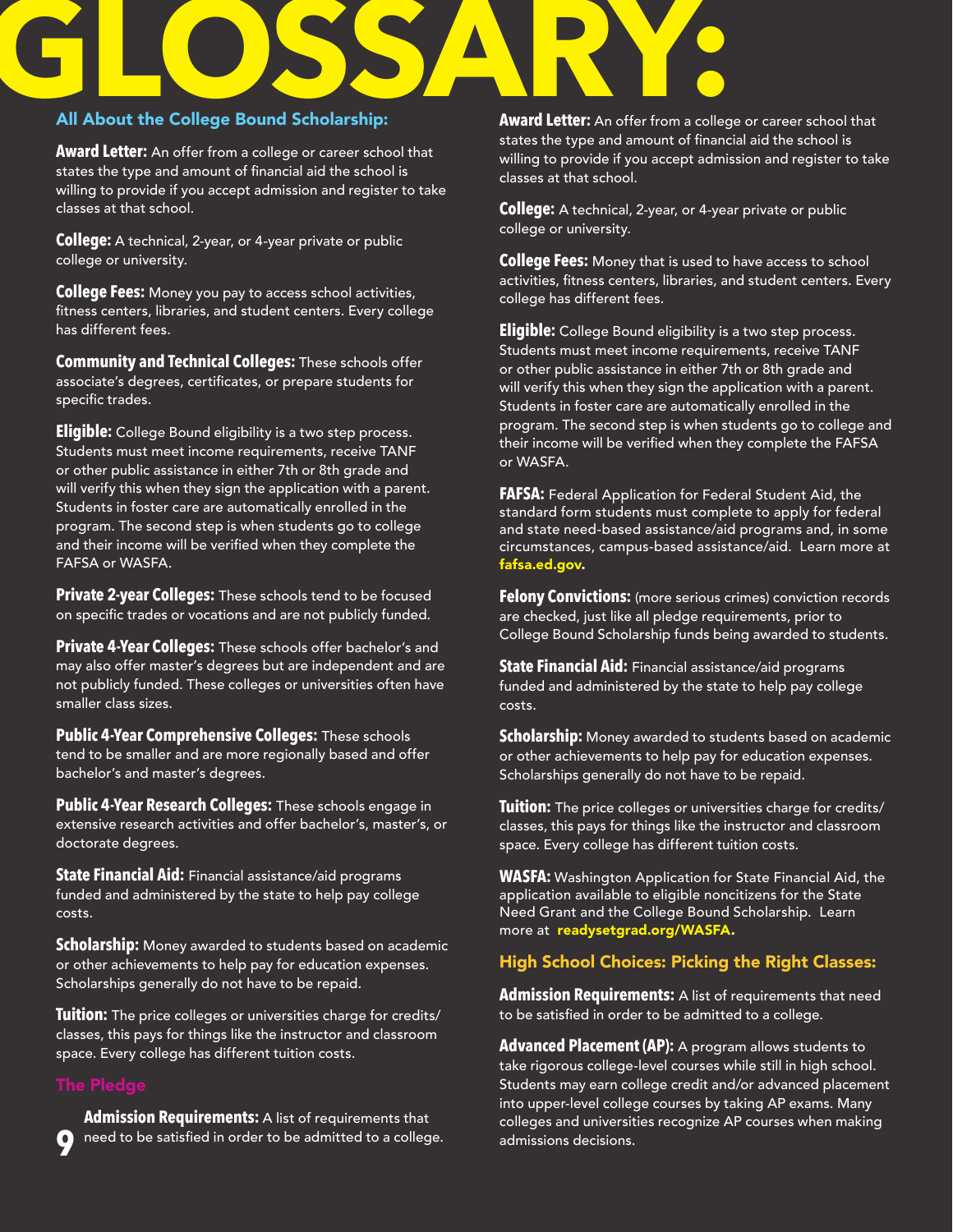**Apprenticeship:** Apprenticeship is a combination of on-theiob training (OJT) and related classes under the supervision of a journey level craft person or trade professional in which workers learn aspects of a highly skilled occupation.

**Community and Technical Colleges:** These schools offer associate's degrees, certificates, or prepare students for specific trades.

**International Baccalaureate:** A program that offers challenging, rigorous courses of study. Students who take IB exams have the chance to earn college credit or advanced placement, or both, within upper-level college courses. Many colleges and universities recognize IB courses as they make admissions decisions.

**Private 2-year Colleges:** These schools tend to be focused on specific trades or vocations and are not publicly funded.

**Private 4-Year Colleges:** These schools offer bachelor's and may also offer master's degrees but are independent and are not publicly funded. These colleges or universities often have smaller class sizes.

**Public 4-Year Comprehensive Colleges:** These schools tend to be smaller, are more regionally based and offer bachelor's and master's degrees.

**Public 4-Year Research Colleges:** These schools engage in extensive research activities and offer bachelor's, master's and doctorate degrees.

**Running Start:** A program that provides students the option of attending certain institutions of higher education while simultaneously earning high school and college/university credit. Students in grades 11 and 12 are allowed to take college courses at Washington's community and technical colleges, and at Central Washington University, Eastern Washington University, Northwest Indian College and Washington State University. Running Start is one way to earn college credit while in high school. To learn more about this program and other options that may be available at your school, please visit readysetgrad.org/dual-credit.

**Tech Prep:** Dual Credit is a cooperative effort between K-12 schools and colleges that allows students to earn college credits in approved high school courses.

#### Paying for College:

**Cost of Attendance (COA):** The total amount it will cost you to go to college each year and can include tuition and fees; on– campus room and board (or a housing and food allowance for off–campus students); books, supplies and transportation.

**FAFSA:** Federal Application for Federal Student Aid, the standard form students must complete to apply for federal and state need-based assistance/aid programs and, in some circumstances, campus-based assistance/aid. Learn more at fafsa.ed.gov.

**Federal Student Loans:** A loan is money you borrow and must pay back with interest. Loans made by the federal government, called federal student loans, usually offer borrowers lower interest rates and have more flexible repayment options than loans from banks or other private sources. For more information on the federal loan program: studentaid.ed.gov/sa/types/loans.

**Federal Work Study:** A program that provides part–time jobs for undergraduates with financial need, allowing them to earn money to help pay education expenses. The program encourages community service work and work related to the student's course of study. For more information on federal work study program: studentaid.ed.gov/sa/types/work–study.

**Fees:** Money that is used to have access to school activities, fitness centers, libraries, and student centers.

**Financial Aid:** Any grant or scholarship, loan, or paid employment offered to help you meet your college expenses.

**Room and Board:** The costs associated with living on or off campus, including meal plans.

**State Work Study (SWS):** A program that provides low– and middle–income undergraduate students to earn money to pay part of their college costs while gaining valuable work experience. This allows students to develop career skills and job connections while avoiding added loan debt. For more information on the state work study program visit readysetgrad.org/college/state-work-study.

**Tuition:** The price colleges or universities charge for credits/classes, this pays for things like the instructor and classroom space. Every college has different tuition costs.

**WASFA:** Washington Application for State Financial Aid, the application available to eligible noncitizens for the State Need Grant and the College Bound Scholarship. Learn more at readysetgrad.org/WASFA.

#### Questions on the College Bound Scholarship?

Please contact the Washington Student Achievement Council at collegebound@wsac.wa.gov, 888-535-0747 option 1 or visit collegebound.wa.gov.

#### Questions on this workbook or how to get more information?

Please contact Washington College Access Network at info@wcan.org, toll-free at 877-655-4097 or visit wcan.org. **10**